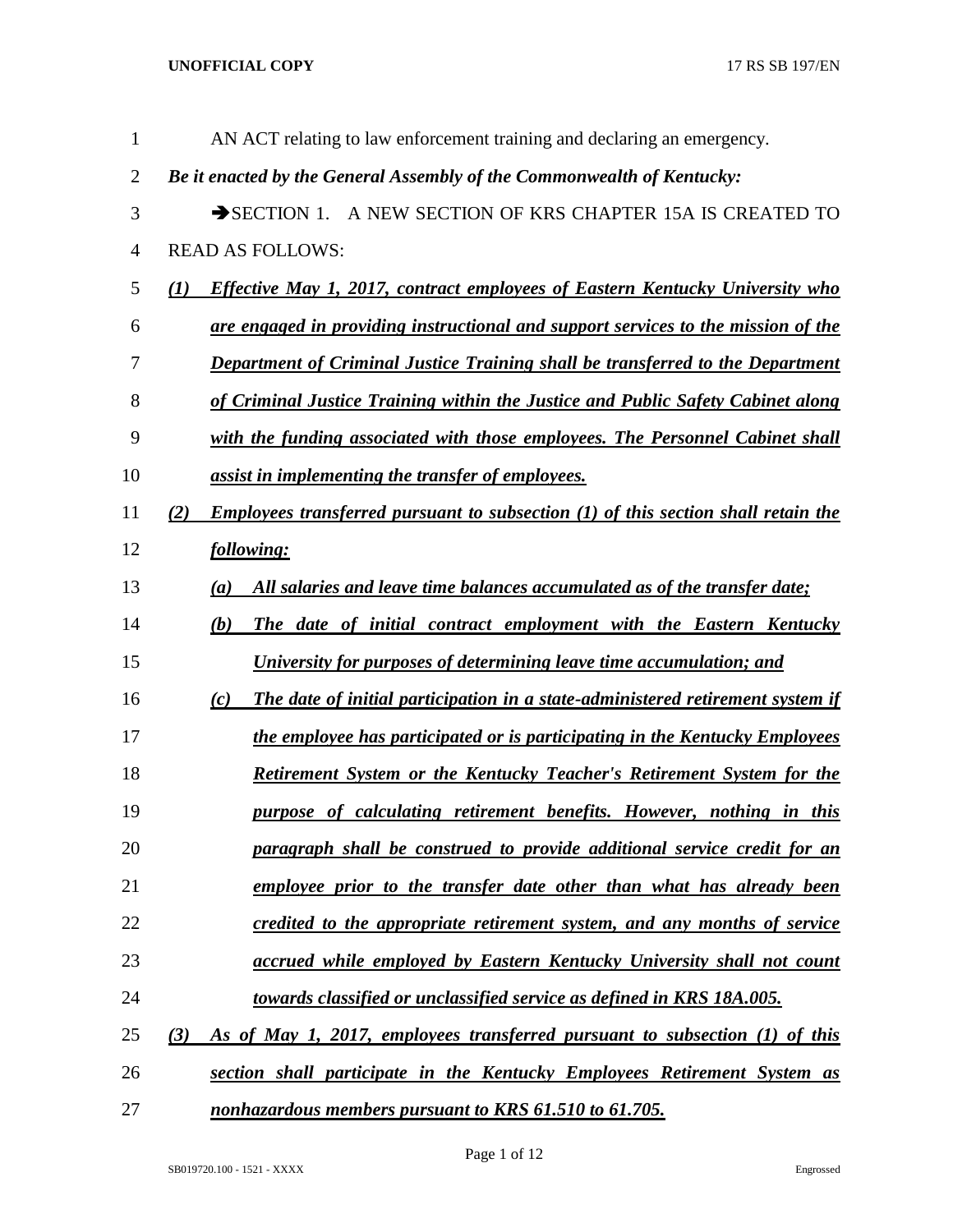| $\mathbf 1$    | (4) |     | <b>Employees transferred to the Department of Criminal Justice Training pursuant</b>    |  |  |
|----------------|-----|-----|-----------------------------------------------------------------------------------------|--|--|
| $\overline{2}$ |     |     | to this section shall be eligible to participate in the state-sponsored life and health |  |  |
| 3              |     |     | insurance benefit programs administered by the Personnel Cabinet in accordance          |  |  |
| $\overline{4}$ |     |     | with KRS Chapter 18A. Employees shall be eligible for coverage under the life           |  |  |
| 5              |     |     | and health insurance programs effective May 1, 2017, and shall not be subject to        |  |  |
| 6              |     |     | any waiting period that may be otherwise applicable to participation in these           |  |  |
| 7              |     |     | programs.                                                                               |  |  |
| 8              |     |     | Section 2. KRS 15.440 is amended to read as follows:                                    |  |  |
| 9              | (1) |     | Each local unit of government which meets the following requirements shall be           |  |  |
| 10             |     |     | eligible to share in the distribution of funds from the Law Enforcement Foundation      |  |  |
| 11             |     |     | Program fund:                                                                           |  |  |
| 12             |     | (a) | Employs one (1) or more police officers;                                                |  |  |
| 13             |     | (b) | Pays every police officer at least the minimum federal wage;                            |  |  |
| 14             |     | (c) | Maintains the minimum educational requirement of a high school degree, or               |  |  |
| 15             |     |     | its equivalent as determined by the Kentucky Law Enforcement Council, for               |  |  |
| 16             |     |     | employment of police officers on or after July 1, 1972, and for all sheriffs            |  |  |
| 17             |     |     | appointed or elected on or after July 15, 1998, and all deputy sheriffs, and            |  |  |
| 18             |     |     | state or public university police officers employed after July 15, 1998;                |  |  |
| 19             |     |     | provided, however, that all police officers employed prior to July 1, 1972,             |  |  |
| 20             |     |     | shall be deemed to have met the requirements of this subsection, and that all           |  |  |
| 21             |     |     | sheriffs serving in office on July 15, 1998, all deputy sheriffs, and state or          |  |  |
| 22             |     |     | public university police, employed prior to July 15, 1998, shall be deemed to           |  |  |
| 23             |     |     | have met the requirements of this subsection;                                           |  |  |
| 24             |     | (d) | Requires all police officers employed on or after July 1, 1972, and all<br>1.           |  |  |
| 25             |     |     | sheriffs appointed or elected on or after July 15, 1998, and deputy                     |  |  |
| 26             |     |     | sheriffs, and state or public university police officers employed on or                 |  |  |
| 27             |     |     | after January 1, 1998, to successfully complete a basic training course of              |  |  |

Page 2 of 12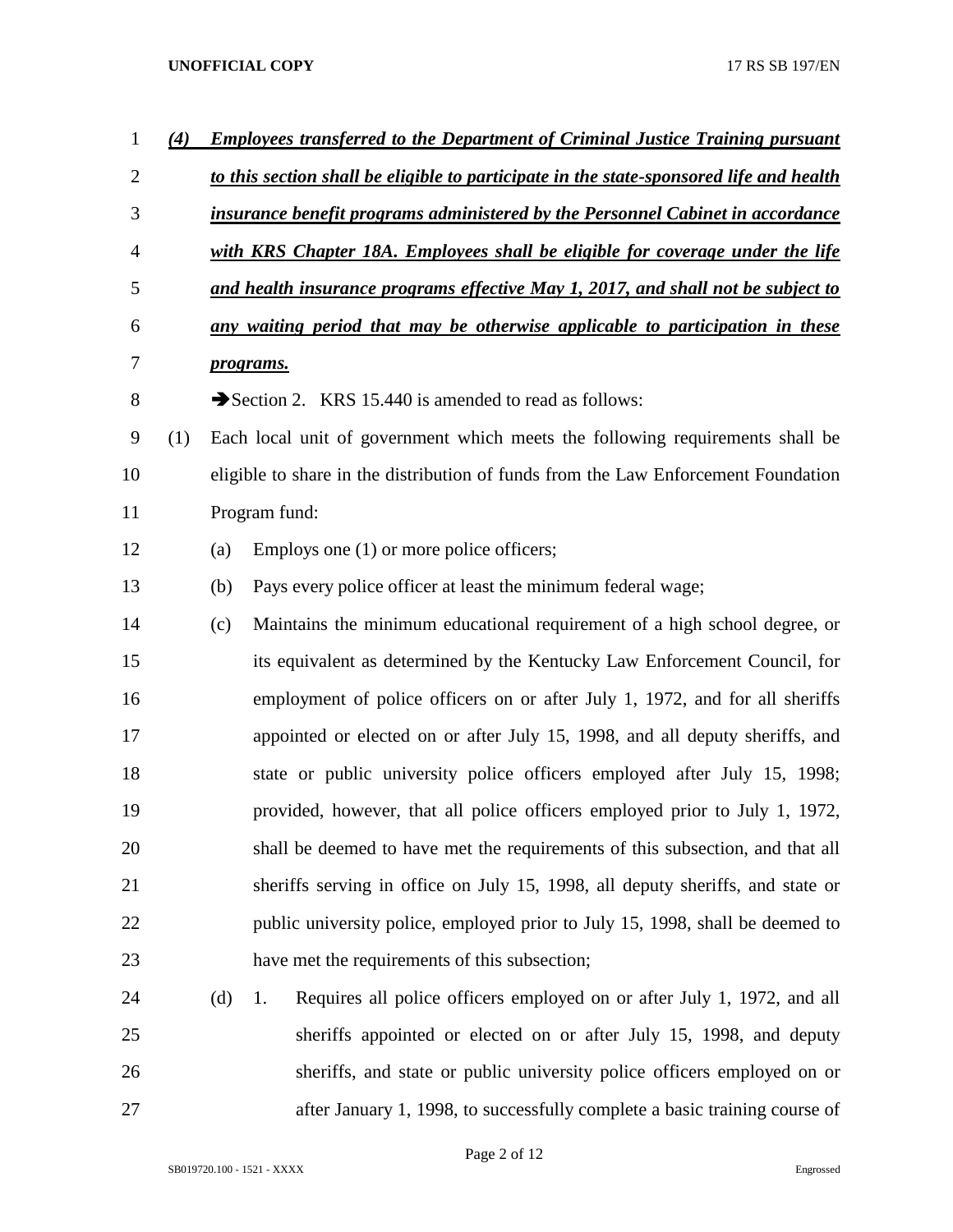| $\mathbf{1}$   |    | nine hundred twenty-eight (928) hours' duration within one (1) year of                                                                                                                                                           |
|----------------|----|----------------------------------------------------------------------------------------------------------------------------------------------------------------------------------------------------------------------------------|
| $\overline{2}$ |    | the date of employment at a school certified or recognized by the                                                                                                                                                                |
| 3              |    | Kentucky Law Enforcement Council, which may provide a different                                                                                                                                                                  |
| $\overline{4}$ |    | number of hours of instruction as established in this paragraph. All                                                                                                                                                             |
| 5              |    | sheriffs serving in office on July 15, 1998, all deputy sheriffs, and state                                                                                                                                                      |
| 6              |    | or public university police, employed prior to January 1, 1998, shall be                                                                                                                                                         |
| 7              |    | deemed to have met the requirements of this subsection.                                                                                                                                                                          |
| 8              | 2. | As the exclusive method by which the number of hours required for                                                                                                                                                                |
| 9              |    | basic training courses shall be modified from that which is specifically                                                                                                                                                         |
| 10             |    | established by this paragraph, the council may, by the promulgation of                                                                                                                                                           |
| 11             |    | administrative regulations in accordance with the provisions of KRS                                                                                                                                                              |
| 12             |    | Chapter 13A, explicitly set the exact number of hours for basic training                                                                                                                                                         |
| 13             |    | at a number different from nine hundred twenty-eight (928) hours based                                                                                                                                                           |
| 14             |    | upon a training curriculum approved by the Kentucky Law Enforcement                                                                                                                                                              |
| 15             |    | Council as determined by a validated job task analysis.                                                                                                                                                                          |
| 16             | 3. | If the council sets an exact number of hours different from nine hundred                                                                                                                                                         |
| 17             |    | twenty-eight (928) in an administrative regulation as set out in this                                                                                                                                                            |
| 18             |    | paragraph, it shall not further change the number of hours required for                                                                                                                                                          |
| 19             |    | basic training without promulgating administrative regulations in                                                                                                                                                                |
| 20             |    | accordance with the provisions of KRS Chapter 13A.                                                                                                                                                                               |
| $^{\sim}$ 1    |    | $\mathbf{M}$ at the set of the set of the set of the set of the set of the set of the set of the set of the set of the set of the set of the set of the set of the set of the set of the set of the set of the set of the set of |

 4. Nothing in this paragraph shall be interpreted to prevent the council pursuant to its authority under KRS 15.330 from approving training schools with a curriculum requiring attendance of a number of hours that exceeds nine hundred twenty-eight (928) hours or the number of hours established in an administrative regulation set out by subparagraphs 2. and 3. of this paragraph. However, the training programs and schools for the basic training of law enforcement personnel conducted by the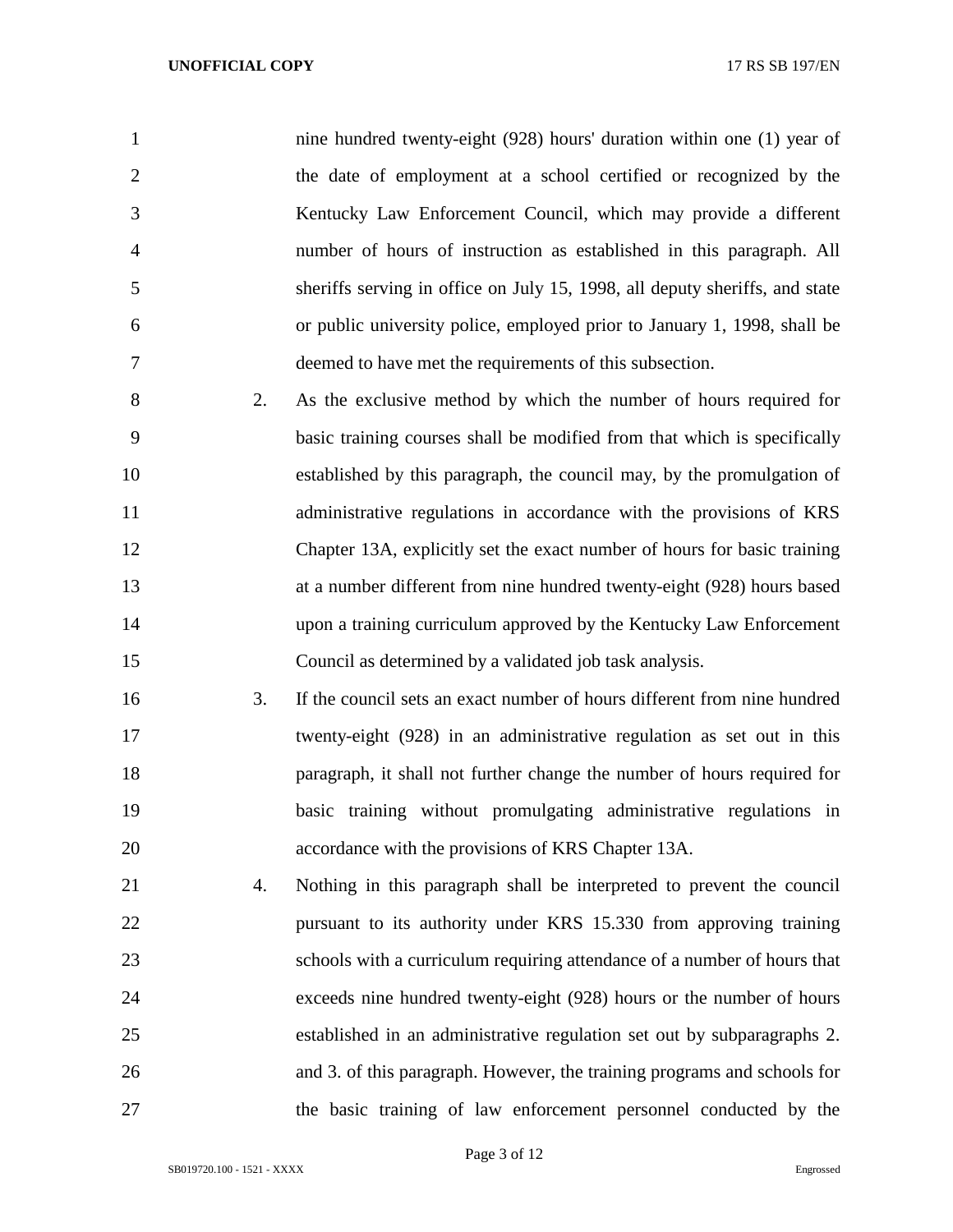| 1              |     | department pursuant to KRS 15A.070 shall not contain a curriculum that             |
|----------------|-----|------------------------------------------------------------------------------------|
| $\overline{2}$ |     | requires attendance of a number of hours for basic training that is                |
| 3              |     | different from nine hundred twenty-eight (928) hours or the number of              |
| $\overline{4}$ |     | hours established in an administrative regulation promulgated by the               |
| 5              |     | council pursuant to the provisions of KRS Chapter 13A as set out by                |
| 6              |     | subparagraphs 2. and 3. of this paragraph.                                         |
| 7              |     | $KRS$ 15.400 and 15.404(1), and subparagraphs 1. to 4. of this<br>5.               |
| 8              |     | paragraph to the contrary notwithstanding, the council may, through                |
| 9              |     | the promulgation of administrative regulations in accordance with                  |
| 10             |     | <b>KRS Chapter 13A, approve basic training credit for:</b>                         |
| 11             |     | Years of service credit as a law enforcement officer with previous<br><b>a.</b>    |
| 12             |     | service in another state; and                                                      |
| 13             |     | <b>Basic training completed in another state;</b><br>$\mathbf{b}$ .                |
| 14             | (e) | Requires all police officers, whether originally employed before or after July     |
| 15             |     | 1, 1972, and all sheriffs appointed or elected before, on, or after July 15, 1998, |
| 16             |     | and all deputy sheriffs and state or public police officers employed before, on,   |
| 17             |     | or after July 15, 1998, to successfully complete each calendar year an in-         |
| 18             |     | service training course, appropriate to the officer's rank and responsibility and  |
| 19             |     | the size and location of his department, of forty (40) hours' duration, of which   |
| 20             |     | the number of hours shall not be changed by the council, at a school certified     |
| 21             |     | or recognized by the Kentucky Law Enforcement Council. This requirement            |
| 22             |     | shall be waived for the period of time that a peace officer is serving on active   |
| 23             |     | duty in the United States Armed Forces. This waiver shall be retroactive for       |
| 24             |     | peace officers from the date of September 11, 2001;                                |
| 25             | (f) | Requires compliance with all provisions of law applicable to local police,         |
| 26             |     | state or public university police, or sheriffs and their deputies, including       |
| 27             |     | transmission of data to the centralized criminal history record information        |

Page 4 of 12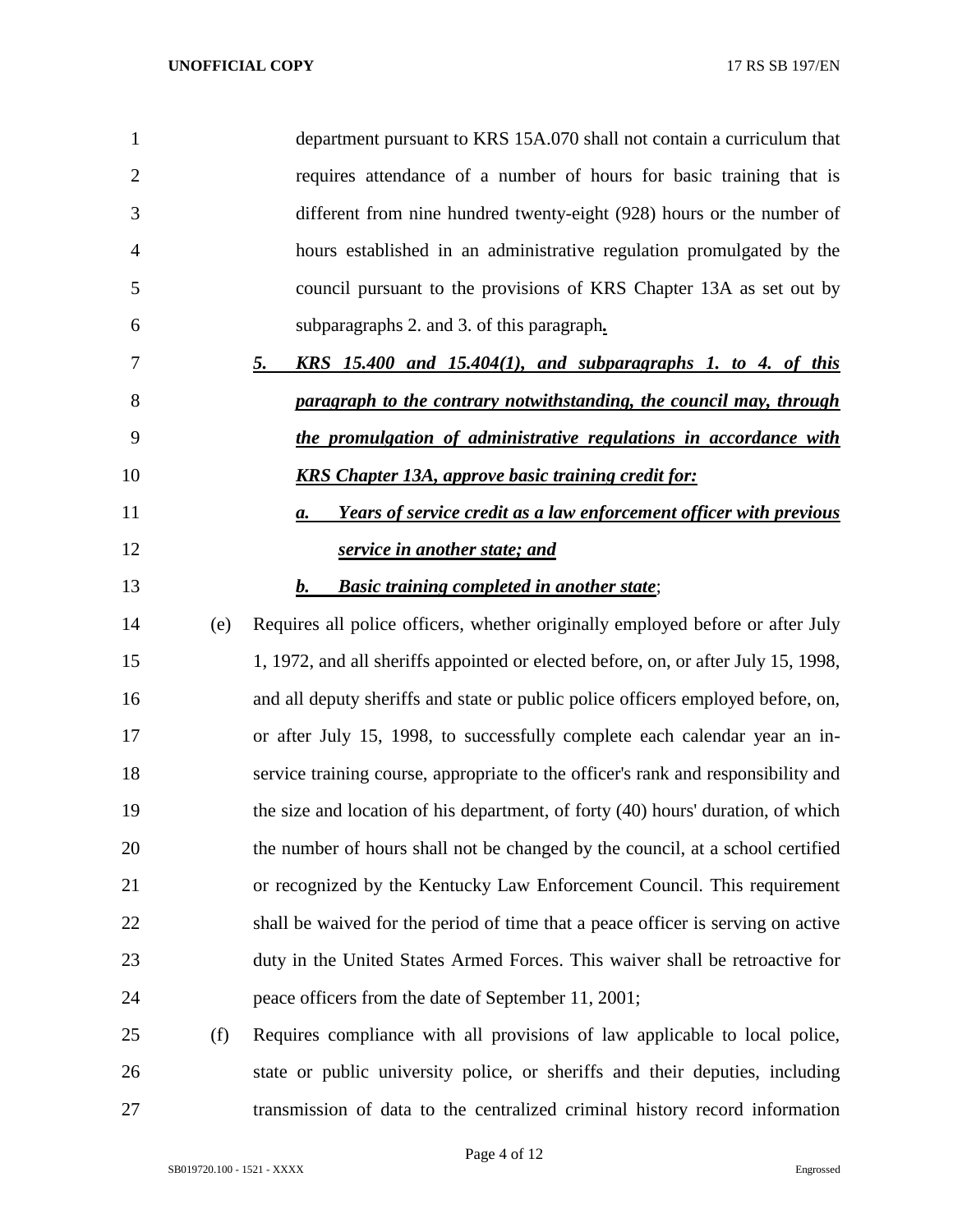1 system as required by KRS 17.150;

 (g) Requires compliance with all reasonable rules and regulations, appropriate to the size and location of the local police department, state or public university police department, or sheriff's office, issued by the Justice and Public Safety Cabinet to facilitate the administration of the fund and further the purposes of KRS 15.410 to 15.510;

 (h) Possesses a written policy and procedures manual related to domestic violence for law enforcement agencies that meets the standards set forth by, and has been approved by, the Justice and Public Safety Cabinet. The policy shall comply with the provisions of KRS 403.715 to 403.785. The policy shall include purpose statements; definitions; supervisory responsibilities; procedures for twenty-four (24) hour access to protective orders; procedures for enforcement of court orders or relief when protective orders are violated; procedures for timely and contemporaneous reporting of adult abuse and domestic violence to the Cabinet for Families and Children, Department for Community Based Services; victim rights, assistance, and service responsibilities; and duties related to timely completion of records; and

 (i) Possesses by January 1, 2017, a written policy and procedures manual related to sexual assault examinations that meets the standards set forth by, and has been approved by, the Justice and Public Safety Cabinet, and which includes:

 1. A requirement that evidence collected as a result of an examination performed under KRS 216B.400 be taken into custody within five (5) days of notice from the collecting facility that the evidence is available for retrieval;

 2. A requirement that evidence received from a collecting facility relating to an incident which occurred outside the jurisdiction of the department be transmitted to a department with jurisdiction within ten (10) days of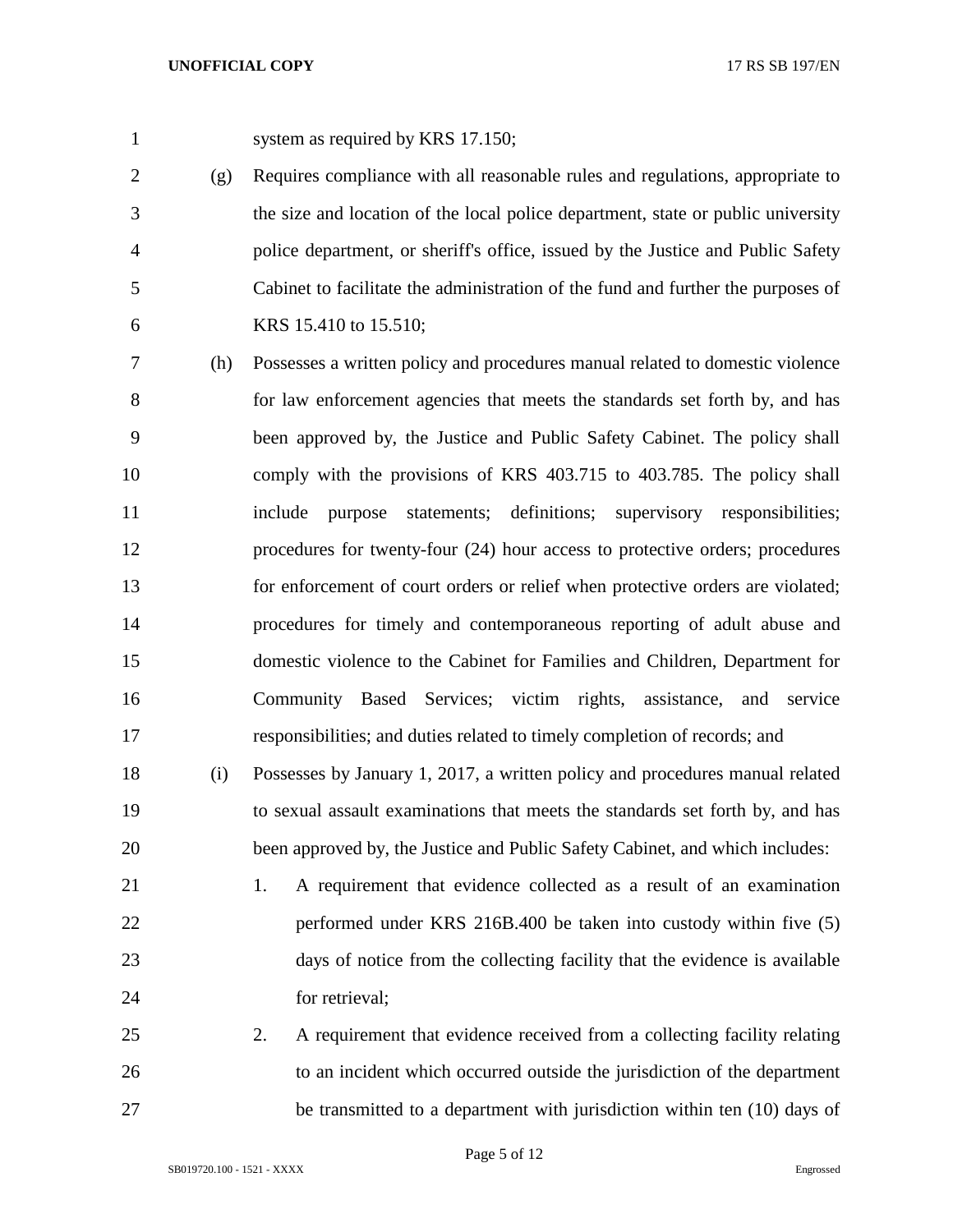its receipt by the department;

 3. A requirement that all evidence retrieved from a collecting facility under this paragraph be transmitted to the Department of Kentucky State Police forensic laboratory within thirty (30) days of its receipt by the department;

- 4. A requirement that a suspect standard, if available, be transmitted to the Department of Kentucky State Police forensic laboratory with the evidence received from a collecting facility; and
- 5. A process for notifying the victim from whom the evidence was collected of the progress of the testing, whether the testing resulted in a match to other DNA samples, and if the evidence is to be destroyed. The policy may include provisions for delaying notice until a suspect is apprehended or the office of the Commonwealth's attorney consents to the notification, but shall not automatically require the disclosure of the identity of any person to whom the evidence matched.

 (2) No local unit of government which meets the criteria of this section shall be eligible to continue sharing in the distribution of funds from the Law Enforcement Foundation Program fund unless the local police department, state or public university police department, or sheriff's office actually begins and continues to comply with the requirements of this section; provided, further, that no local unit shall be eligible to share in the distribution of funds from the Law Enforcement Foundation Program fund until the local police department, state or public university police department, or sheriff's office has substantially complied with 24 subsection  $(1)(f)$  and  $(g)$  of this section.

 (3) A sheriff's office shall not lose eligibility to share in the distribution of funds from the Law Enforcement Foundation Program fund if the sheriff does not participate in the Law Enforcement Foundation Program fund.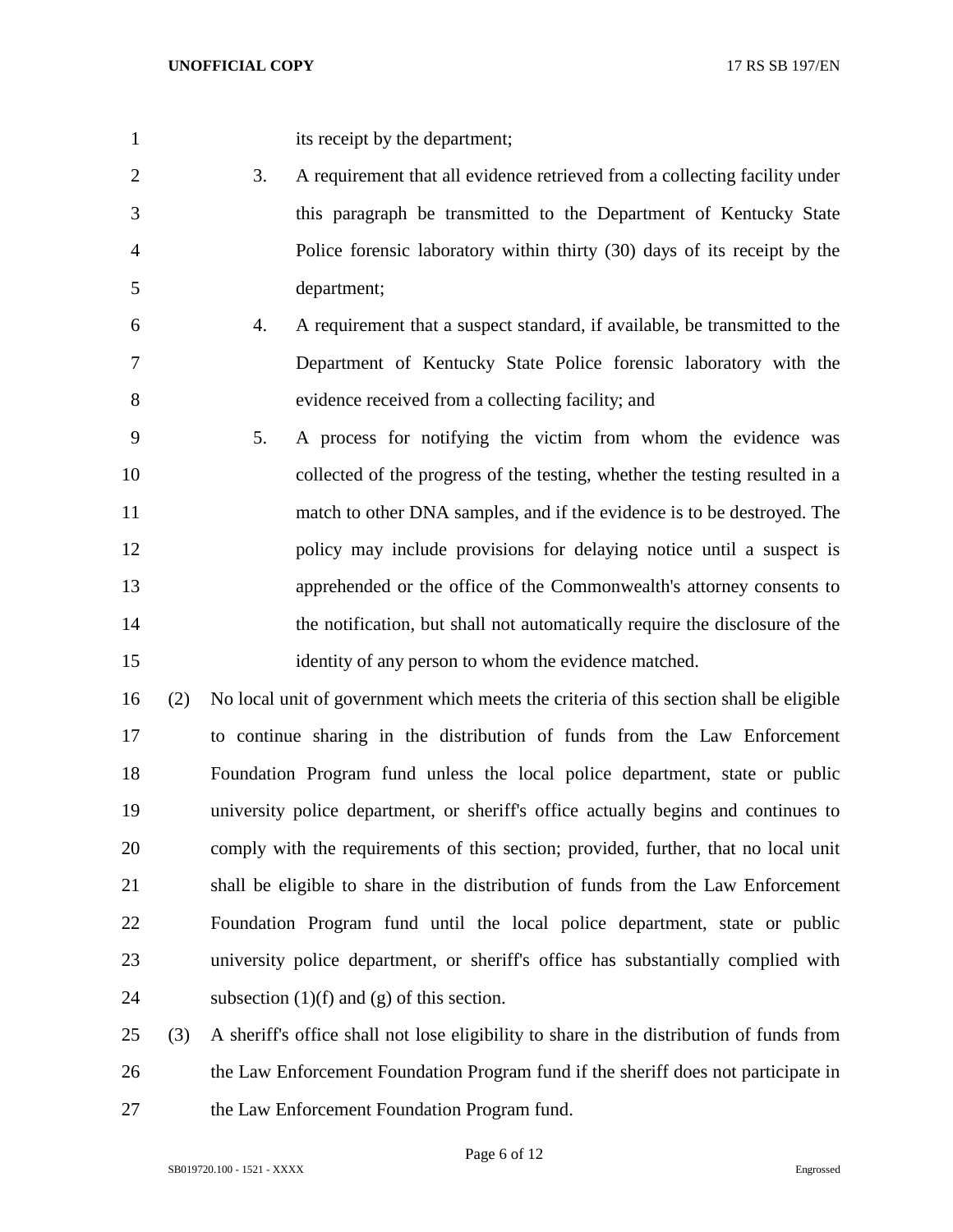| $\mathbf{1}$   | (4) | Failure to meet a deadline established in a policy adopted pursuant to subsection         |                                                                                      |  |
|----------------|-----|-------------------------------------------------------------------------------------------|--------------------------------------------------------------------------------------|--|
| $\overline{2}$ |     | $(1)(i)$ of this section for the retrieval or submission of evidence shall not be a basis |                                                                                      |  |
| 3              |     | for a dismissal of a criminal action or a bar to the admissibility of the evidence in a   |                                                                                      |  |
| $\overline{4}$ |     |                                                                                           | criminal action.                                                                     |  |
| 5              |     |                                                                                           | Section 3. KRS 18A.115 is amended to read as follows:                                |  |
| 6              | (1) |                                                                                           | The classified service to which KRS 18A.005 to 18A.200 shall apply shall comprise    |  |
| 7              |     |                                                                                           | all positions in the state service now existing or hereafter established, except the |  |
| 8              |     |                                                                                           | following:                                                                           |  |
| 9              |     | (a)                                                                                       | The General Assembly and employees of the General Assembly, including the            |  |
| 10             |     |                                                                                           | employees of the Legislative Research Commission;                                    |  |
| 11             |     | (b)                                                                                       | Officers elected by popular vote and persons appointed to fill vacancies in          |  |
| 12             |     |                                                                                           | elective offices;                                                                    |  |
| 13             |     | (c)                                                                                       | Members of boards and commissions;                                                   |  |
| 14             |     | (d)                                                                                       | Officers and employees on the staff of the Governor, the Lieutenant Governor,        |  |
| 15             |     |                                                                                           | the Office of the Secretary of the Governor's Cabinet, and the Office of             |  |
| 16             |     |                                                                                           | Program Administration;                                                              |  |
| 17             |     | (e)                                                                                       | Cabinet secretaries, commissioners, office heads, and the administrative heads       |  |
| 18             |     |                                                                                           | of all boards and commissions, including the executive director of Kentucky          |  |
| 19             |     |                                                                                           | Educational Television and the executive director and deputy executive               |  |
| 20             |     |                                                                                           | director of the Education Professional Standards Board;                              |  |
| 21             |     | (f)                                                                                       | Employees of Kentucky Educational Television who have been determined to             |  |
| 22             |     |                                                                                           | be exempt from classified service by the Kentucky Authority for Educational          |  |
| 23             |     |                                                                                           | Television, which shall have sole authority over such exempt employees for           |  |
| 24             |     |                                                                                           | employment, dismissal, and setting of compensation, up to the maximum                |  |
| 25             |     |                                                                                           | established for the executive director and his principal assistants;                 |  |
| 26             |     | (g)                                                                                       | One (1) principal assistant or deputy for each person exempted under                 |  |
| 27             |     |                                                                                           | subsection $(1)(e)$ of this section;                                                 |  |

Page 7 of 12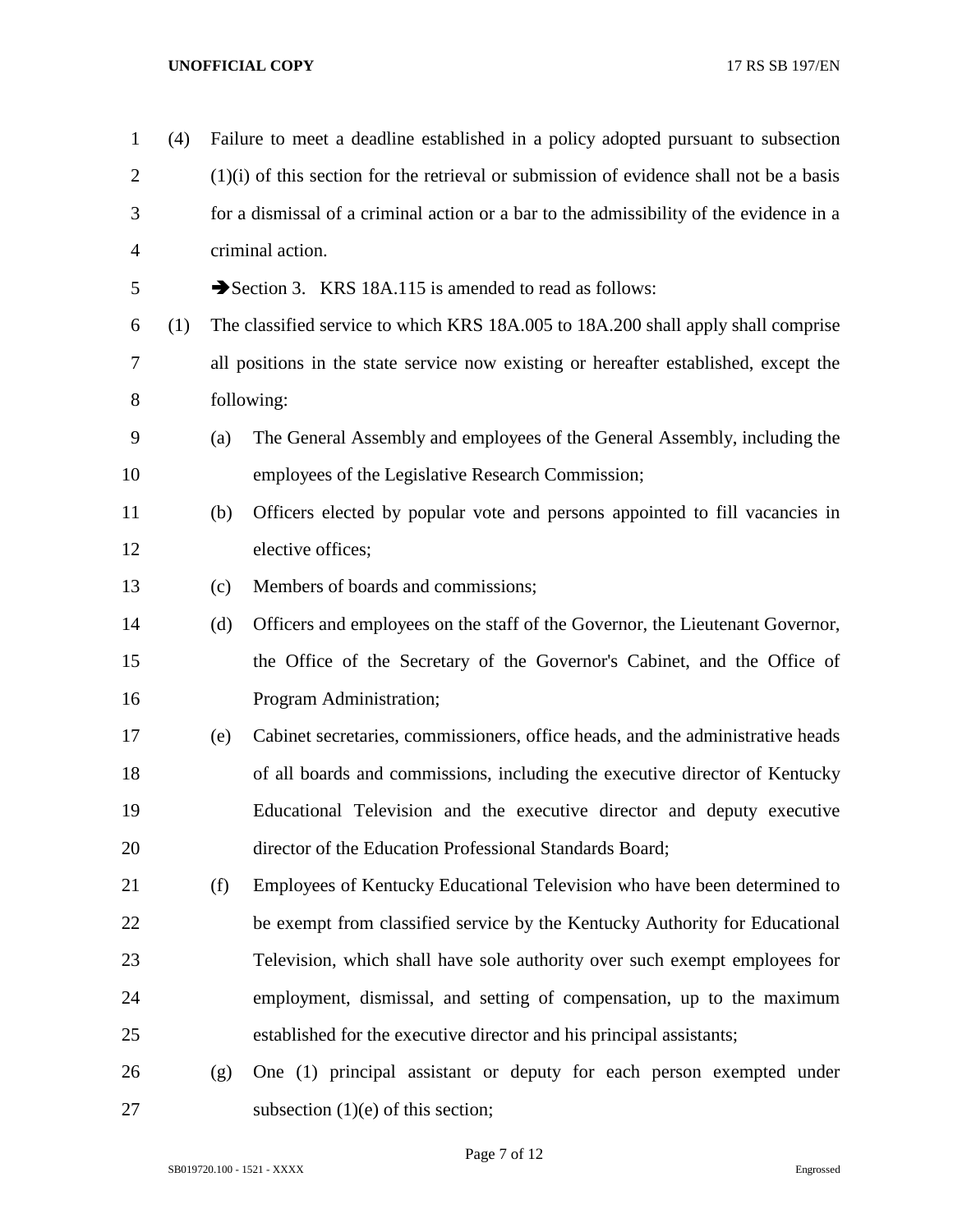| $\mathbf{1}$   | (h) | One (1) additional principal assistant or deputy as may be necessary for          |
|----------------|-----|-----------------------------------------------------------------------------------|
| 2              |     | making and carrying out policy for each person exempted under subsection          |
| 3              |     | $(1)(e)$ of this section in those instances in which the nature of the functions, |
| $\overline{4}$ |     | size, or complexity of the unit involved are such that the secretary approves     |
| 5              |     | such an addition on petition of the relevant cabinet secretary or department      |
| 6              |     | head and such other principal assistants, deputies, or other major assistants as  |
| $\tau$         |     | may be necessary for making and carrying out policy for each person               |
| 8              |     | exempted under subsection $(1)(e)$ of this section in those instances in which    |
| 9              |     | the nature of the functions, size, or complexity of the unit involved are such    |
| 10             |     | that the board may approve such an addition or additions on petition of the       |
| 11             |     | department head approved by the secretary. Effective August 1, 2010:              |
|                |     |                                                                                   |

- 1. All positions approved under this paragraph prior to August 1, 2010, shall be abolished effective December 31, 2010, unless reapproved under subparagraph 2. of this paragraph; and
- 2. A position approved under this paragraph on or after August 1, 2010, shall be approved for a period of five (5) years, after which time the position shall be abolished unless reapproved under this subparagraph 18 for an additional five (5) year period;
- (i) Division directors subject to the provisions of KRS 18A.170. Division directors in the classified service as of January 1, 1980, shall remain in the classified service;
- 22 (i) Physicians employed as such;
- (k) One (1) private secretary for each person exempted under subsection (1)(e), 24 (g), and (h) of this section;
- (l) The judicial department, referees, receivers, jurors, and notaries public;
- (m) Officers and members of the staffs of state universities and colleges and student employees of such institutions; officers and employees of the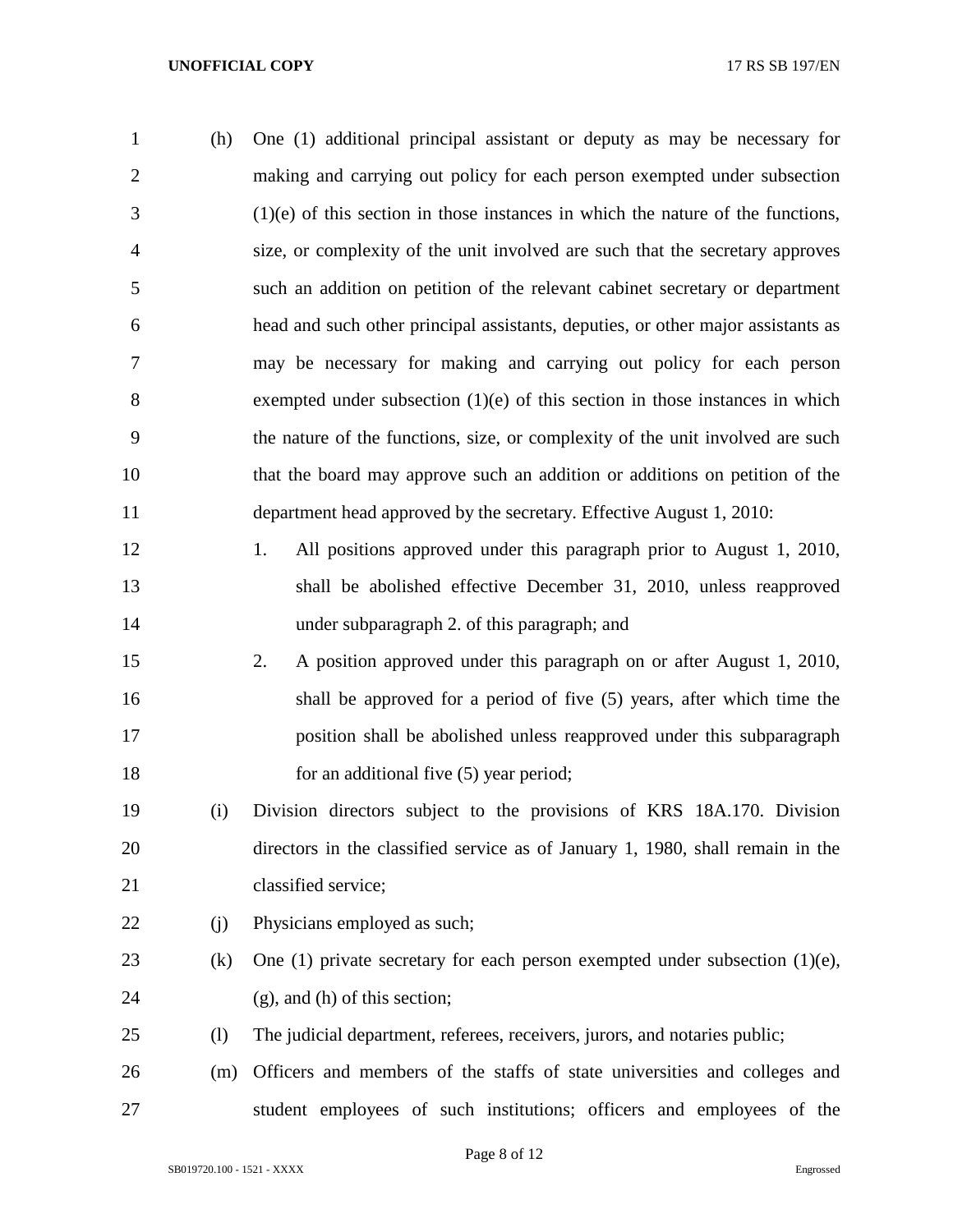- Teachers' Retirement System; and officers, teachers, and employees of local boards of education;
- (n) Patients or inmates employed in state institutions;
- (o) Persons employed in a professional or scientific capacity to make or conduct a temporary or special inquiry, investigation, or examination on behalf of the General Assembly, or a committee thereof, or by authority of the Governor, and persons employed by state agencies for a specified, limited period to provide professional, technical, scientific, or artistic services under the provisions of KRS 45A.690 to 45A.725;
- (p) Interim employees;
- (q) Officers and members of the state militia;
- (r) Department of Kentucky State Police troopers;
- (s) University or college engineering students or other students employed part-14 time or part-year by the state through special personnel recruitment programs; provided that while so employed such aides shall be under contract to work full-time for the state after graduation for a period of time approved by the commissioner or shall be participants in a cooperative education program approved by the commissioner;
- (t) Superintendents of state mental institutions, including heads of centers for individuals with an intellectual disability, and penal and correctional institutions as referred to in KRS 196.180(2);
- (u) Staff members of the Kentucky Historical Society, if they are hired in 23 accordance with KRS 171.311:
- (v) County and Commonwealth's attorneys and their respective appointees;
- (w) Chief district engineers and the state highway engineer;
- (x) Veterinarians employed as such by the Kentucky Horse Racing Commission;
- (y) Employees of the Kentucky Peace Corps;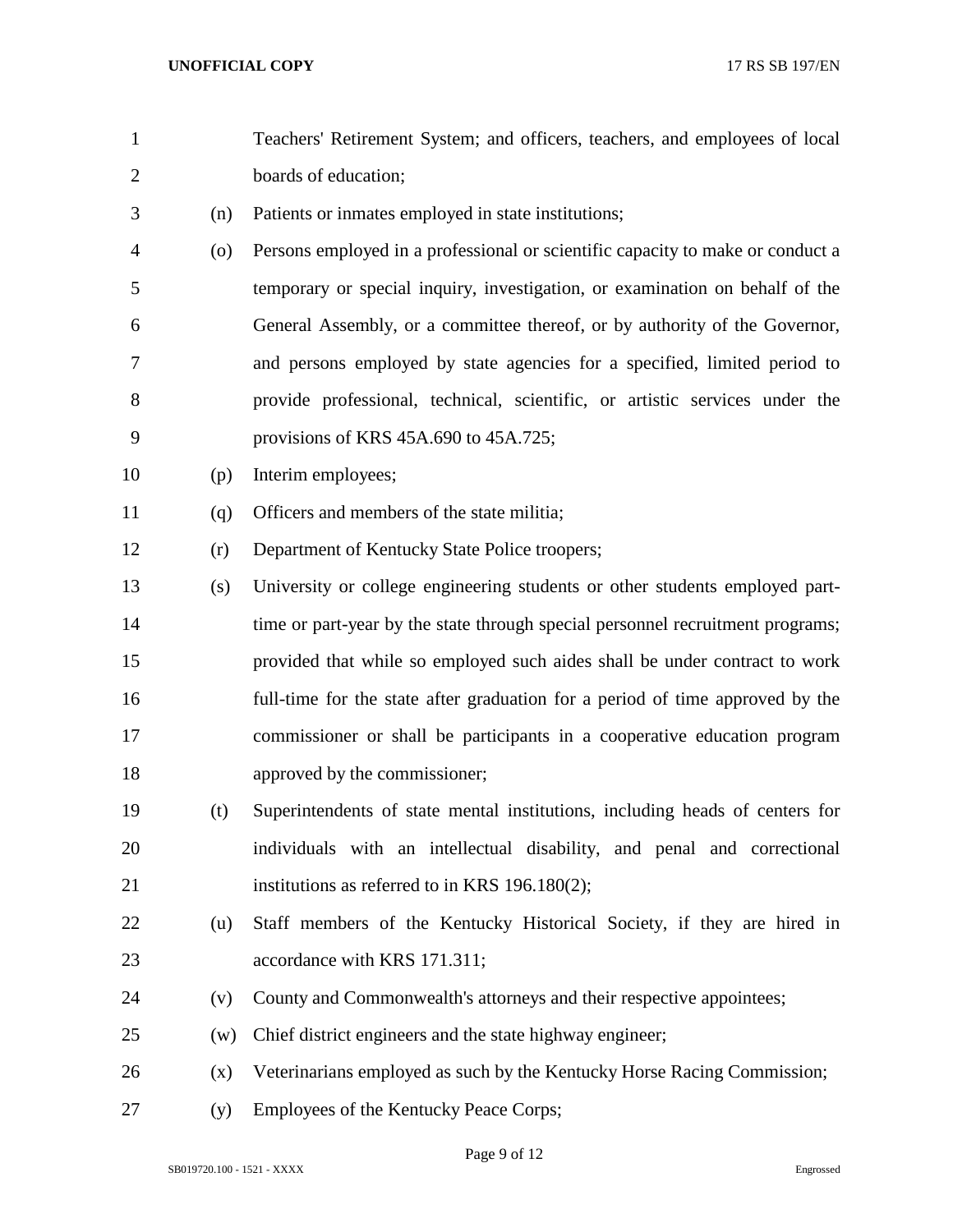| $\mathbf{1}$   |     | (z)  | Employees of the Council on Postsecondary Education;                                   |
|----------------|-----|------|----------------------------------------------------------------------------------------|
| $\overline{2}$ |     | (aa) | Executive director of the Commonwealth Office of Technology;                           |
| 3              |     | (ab) | Employees of the Kentucky Commission on Community Volunteerism and                     |
| $\overline{4}$ |     |      | Service;                                                                               |
| 5              |     | (ac) | Persons employed in certified teaching positions at the Kentucky School for            |
| 6              |     |      | the Blind and the Kentucky School for the Deaf; and                                    |
| 7              |     |      | (ad) Federally funded time-limited employees as defined in KRS 18A.005.                |
| $8\,$          | (2) |      | Nothing in KRS 18A.005 to 18A.200 is intended, or shall be construed, to alter or      |
| 9              |     |      | amend the provisions of KRS 150.022 and 150.061.                                       |
| 10             | (3) |      | Nothing in KRS 18A.005 to 18A.200 is intended or shall be construed to affect any      |
| 11             |     |      | nonmanagement, nonpolicy-making position which must be included in the                 |
| 12             |     |      | classified service as a prerequisite to the grant of federal funds to a state agency.  |
| 13             | (4) |      | Career employees within the classified service promoted to positions exempted          |
| 14             |     |      | from classified service shall, upon termination of their employment in the exempted    |
| 15             |     |      | service, revert to a position in that class in the agency from which they were         |
| 16             |     |      | terminated if a vacancy in that class exists. If no such vacancy exists, they shall be |
| 17             |     |      | considered for employment in any vacant position for which they were qualified         |
| 18             |     |      | pursuant to KRS 18A.130 and 18A.135.                                                   |
| 19             | (5) |      | Nothing in KRS 18A,005 to 18A,200 shall be construed as precluding appointing          |
| 20             |     |      | officers from filling unclassified positions in the manner in which positions in the   |
| 21             |     |      | classified service are filled except as otherwise provided in KRS 18A.005 to           |
| 22             |     |      | 18A.200.                                                                               |
| 23             | (6) |      | The positions of employees who are transferred, effective July 1, 1998, from the       |
| 24             |     |      | Cabinet for Workforce Development to the Kentucky Community and Technical              |
| 25             |     |      | College System shall be abolished and the employees' names removed from the            |
| 26             |     |      | roster of state employees. Employees that are transferred, effective July 1, 1998, to  |
| 27             |     |      | the Kentucky Community and Technical College System under KRS Chapter 164              |

Page 10 of 12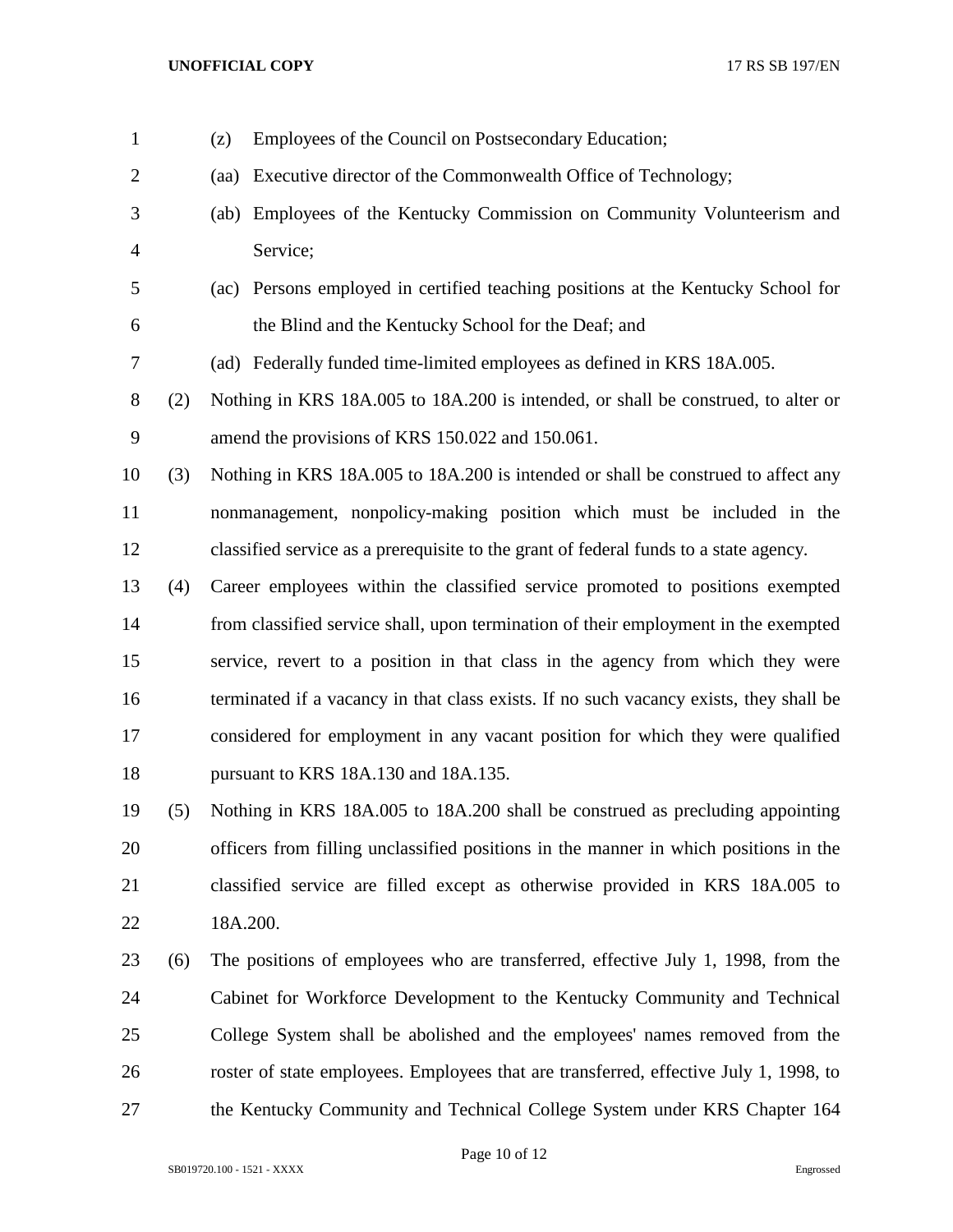shall have the same benefits and rights as they had under KRS Chapter 18A and have under KRS 164.5805; however, they shall have no guaranteed reemployment rights in the KRS Chapter 151B or KRS Chapter 18A personnel systems. An employee who seeks reemployment in a state position under KRS Chapter 151B or KRS Chapter 18A shall have years of service in the Kentucky Community and Technical College System counted towards years of experience for calculating benefits and compensation.

 (7) On August 15, 2000, all certified and equivalent personnel, all unclassified personnel, and all certified and equivalent and unclassified vacant positions in the Department for Adult Education and Literacy shall be transferred from the personnel system under KRS Chapter 151B to the personnel system under KRS Chapter 18A. The positions shall be deleted from the KRS Chapter 151B personnel system. All records shall be transferred including accumulated annual leave, sick leave, compensatory time, and service credit for each affected employee. The personnel officers who administer the personnel systems under KRS Chapter 151B and KRS Chapter 18A shall exercise the necessary administrative procedures to effect the change in personnel authority. No certified or equivalent employee in the Department for Adult Education and Literacy shall suffer any penalty in the transfer.

 (8) On August 15, 2000, secretaries and assistants attached to policymaking positions in the Department for Technical Education and the Department for Adult Education and Literacy shall be transferred from the personnel system under KRS Chapter 151B to the personnel system under KRS Chapter 18A. The positions shall be deleted from the KRS Chapter 151B system. All records shall be transferred including accumulated annual leave, sick leave, compensatory time, and service credit for each affected employee. No employee shall suffer any penalty in the 27 transfer.

Page 11 of 12